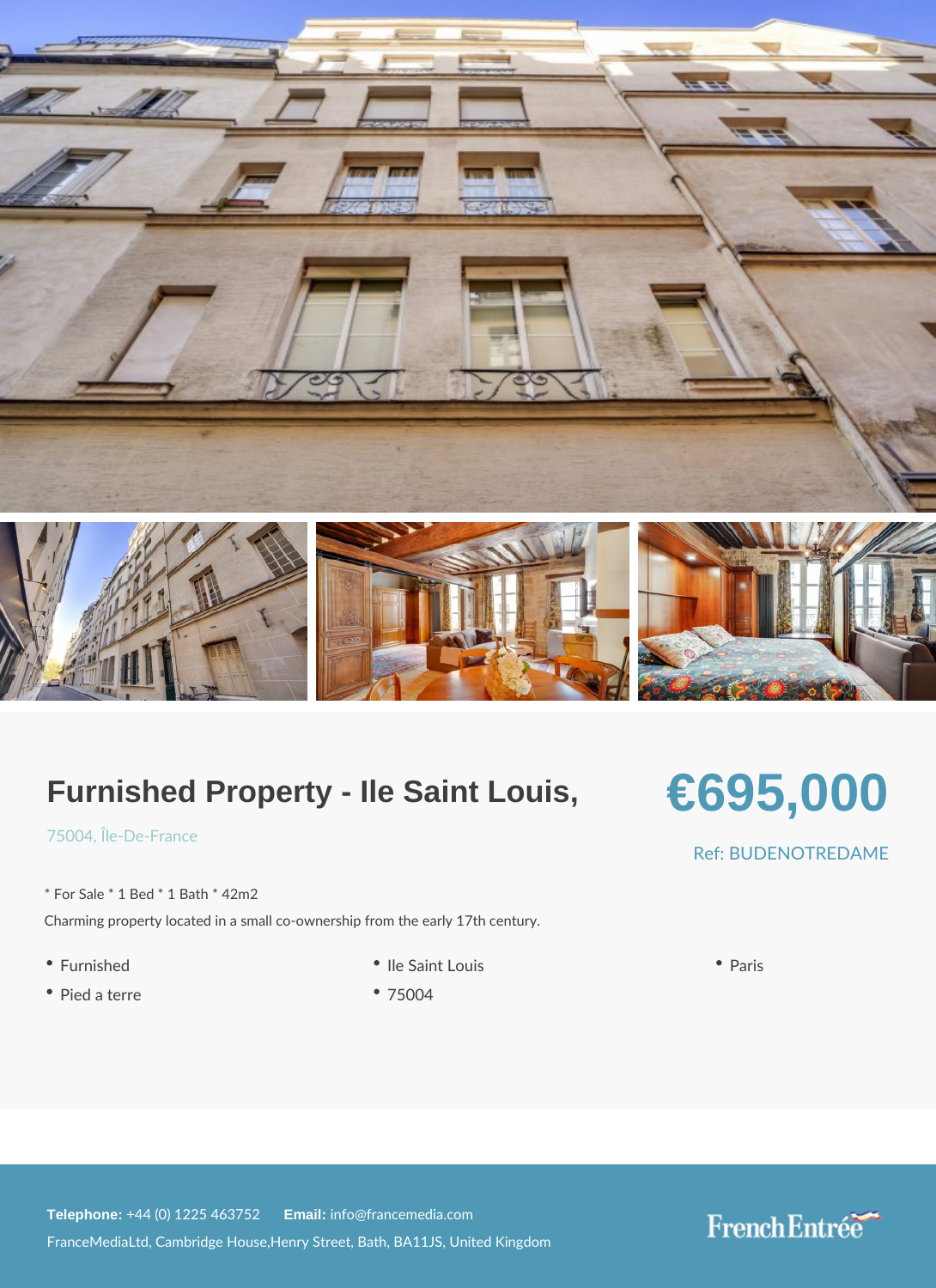### Property Description

Ile Saint-Louis . Charming, furnished apartment for sale in a building dating back small, picturesque street of the Ile Saint Louis. The apartment measuring 42 small co-ownership and is configured as follows: entry, equipped kitchen, liv with laundry center, powder room, sleeping alcove and large cave. Currently Murphy bed, however, can be easily transformed to a one-bedroom apartment fireplace are some of the historical features you will adore. Sold fully furnis

Near historic destinations, shops, galleries and public transportation. Perfed residence. Secured by digicode, interphone band UNIG MA Stoladge system.

Telephone:  $+44$  (0) 1225 46  $\frac{25}{100}$   $\frac{25}{100}$  francemedia.com FranceMediaLtd, Cambridge House,Henry Street, Bath, BA11JS, United Kingdom